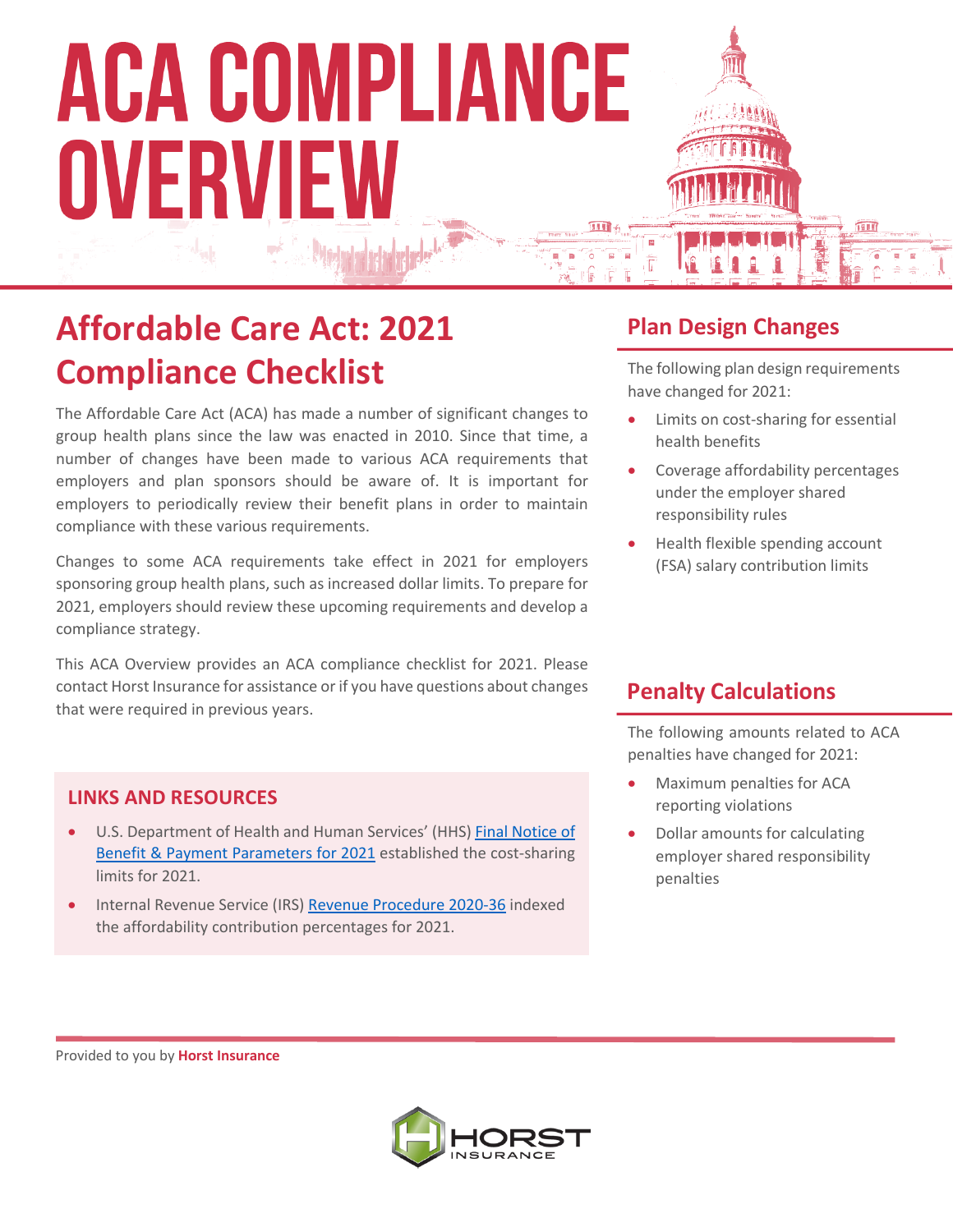#### **Plan Design Changes**

#### **Grandfathered Plan Status**

A grandfathered plan is one that was already in existence when the ACA was enacted on March 23, 2010. If you make certain changes to your plan that go beyond permitted guidelines, your plan is no longer grandfathered. **However, grandfathered status does not automatically expire as of a specific date.** A plan may maintain its grandfathered status as long as no prohibited changes are made. Once a plan relinquishes grandfathered status, it cannot be regained and the plan must comply with additional reforms under the ACA.

Contact Horst Insurance if you have questions about changes you have made, or are considering making, to your plan.

#### *Review your plan's grandfathered status:*

- $\Box$  If you have a grandfathered plan, determine whether it will maintain its grandfathered status for the 2021 plan year. Grandfathered plans are exempt from some of the ACA's mandates. A grandfathered plan's status will affect its compliance obligations from year to year.
- $\Box$  If your plan will lose its grandfathered status for 2021, confirm that the plan has all of the additional patient rights and benefits required by the ACA for non-grandfathered plans. This includes, for example, coverage of preventive care without cost-sharing requirements.
- $\Box$  If your plan will keep its grandfathered status, continue to provide the Notice of Grandfathered Status in any plan materials provided to participants and beneficiaries that describe the benefits provided under the plan (such as the plan's summary plan description and open enrollment materials). Model language is available.

#### **Cost-Sharing Limits**

Effective for plan years beginning on or after Jan. 1, 2014, non-grandfathered health plans are subject to limits on cost sharing for essential health benefits (EHB). The ACA's overall annual limit on cost sharing (also known as an out-of-pocket maximum) applies for all non-grandfathered group health plans, whether insured or self-insured. Under the ACA, a health plan's out-of-pocket maximum for EHB may not exceed **\$8,550** for self-only coverage and **\$17,100** for family coverage, effective for plan years beginning on or after Jan. 1, 2021.

Health plans with more than one service provider may divide the out-of-pocket maximum across multiple categories of benefits, rather than reconciling claims across multiple service providers. Thus, health plans and issuers may structure a benefit design using separate out-of-pocket maximums for EHB, provided that the combined amount does not exceed the annual out-of-pocket maximum limit for that year. For example, in 2021, a health plan's self-only coverage may have an out-of-pocket maximum of \$6,000 for major medical coverage and \$2,550 for pharmaceutical coverage, for a combined out-of-pocket maximum of \$8,550.

Beginning with the 2016 plan year, **the self-only annual limit on cost sharing applies to each individual, regardless of whether the individual is enrolled in self-only coverage or family coverage**. This embeds an individual out-of-pocket maximum in family coverage so that an individual's cost sharing for essential health benefits cannot exceed the ACA's outof-pocket maximum for self-only coverage.

This Compliance Overview is not intended to be exhaustive nor should any discussion or opinions be construed as legal advice. Readers should contact legal counsel for legal advice. ©2020 Zywave, Inc. All rights reserved.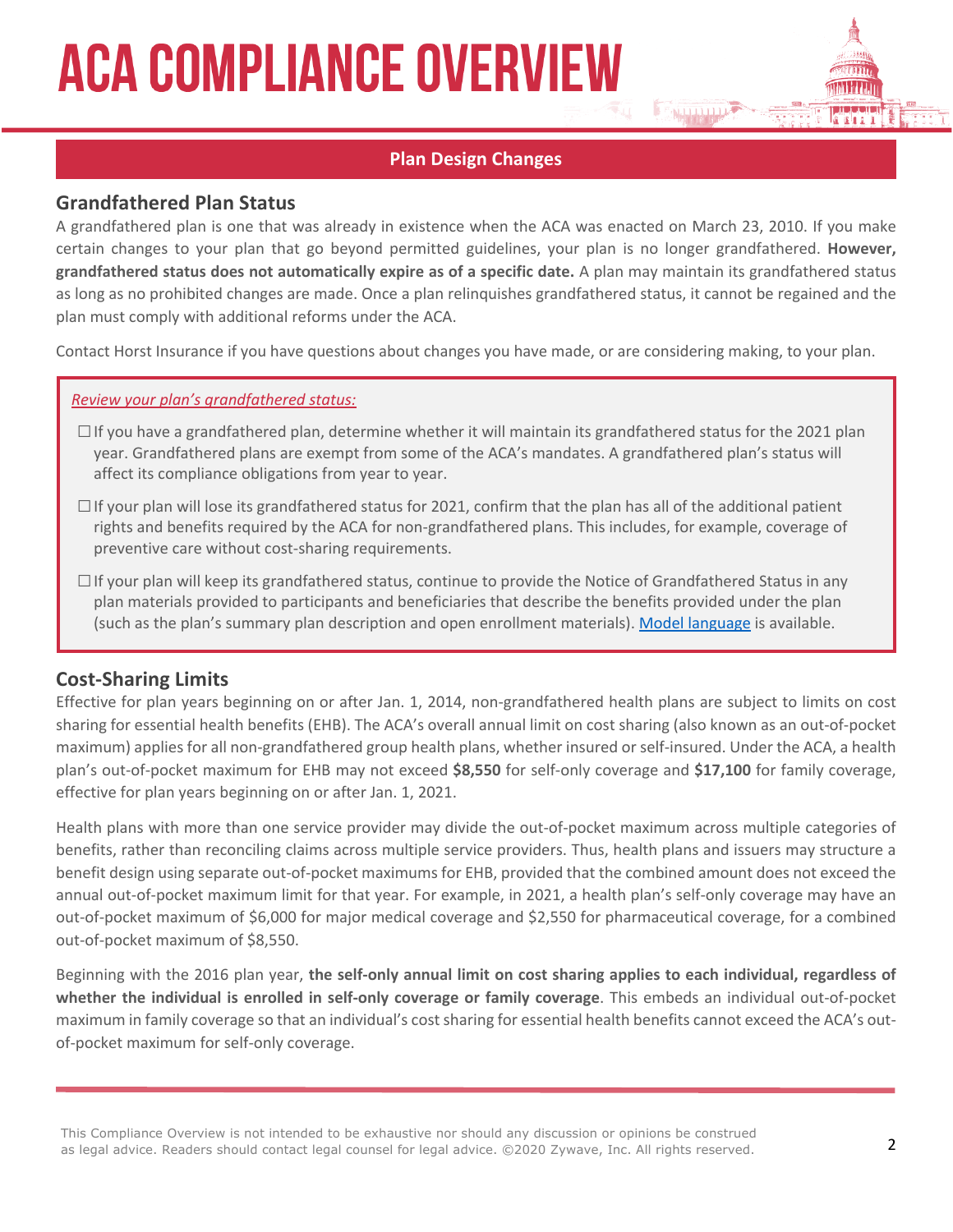Note that the ACA's cost-sharing limit is higher than the out-of-pocket maximum for high deductible health plans (HDHPs). In order for a health plan to qualify as an HDHP, the plan must comply with the lower out-of-pocket maximum limit for HDHPs. HHS provided FAQ guidance on how this ACA rule affects HDHPs with family deductibles that are higher than the ACA's cost-sharing limit for self-only coverage.

According to HHS, an HDHP that has a \$10,000 family deductible must apply the annual limitation on cost sharing for selfonly coverage (\$8,550 in 2021) to each individual in the plan, even if this amount is below the \$10,000 family deductible limit. Because the \$8,550 self-only maximum limitation on cost sharing exceeds the 2021 minimum annual deductible amount for HDHPs (\$2,800), it will not cause a plan to fail to satisfy the requirements for a family HDHP.

#### *Check your plan's cost-sharing limits:*

- □Review your plan's out-of-pocket maximum to make sure it complies with the ACA's limits for the 2021 plan year (\$8,550 for self-only coverage and \$17,100 for family coverage).
- $\Box$  If you have an HSA-compatible HDHP, keep in mind that your plan's out-of-pocket maximum must be lower than the ACA's limit. For 2021, the out-of-pocket maximum limit for HDHPs is **\$7,000** for self-only coverage and **\$14,000** for family coverage.
- $\square$  If your plan uses multiple service providers to administer benefits, confirm that the plan will coordinate all claims for EHBs across the plan's service providers, or will divide the out-of-pocket maximum across the categories of benefits, with a combined limit that does not exceed the maximum for 2021.
- $\square$  Confirm that the plan applies the self-only maximum to each individual in the plan, regardless of whether the individual is enrolled in self-only coverage or family coverage.

#### **Health FSA Contributions**

For plan years beginning on or after Jan. 1, 2013, an employee's annual pre-tax salary reduction contributions to a health FSA must be limited to \$2,500 (as adjusted). The \$2,500 limit was increased to:

- \$2,550 for 2015 and 2016;
- \$2,600 for 2017;
- \$2,650 for 2018;
- \$2,700 for 2019; and
- \$2,750 for 2020.

For taxable years beginning in 2021, the IRS announced that health FSA limit will remain at \$2,750.

The limit does not apply to non-elective employer contributions to the health FSA (such as matching contributions or flex credits), though employer contributions that employees may elect to receive in cash or as a taxable benefit will count toward the limit. Other ACA requirements may impact or limit the total amount that may be contributed to a health FSA, but non-elective employer contributions generally do not reduce the health FSA limit for the employee. Additionally, the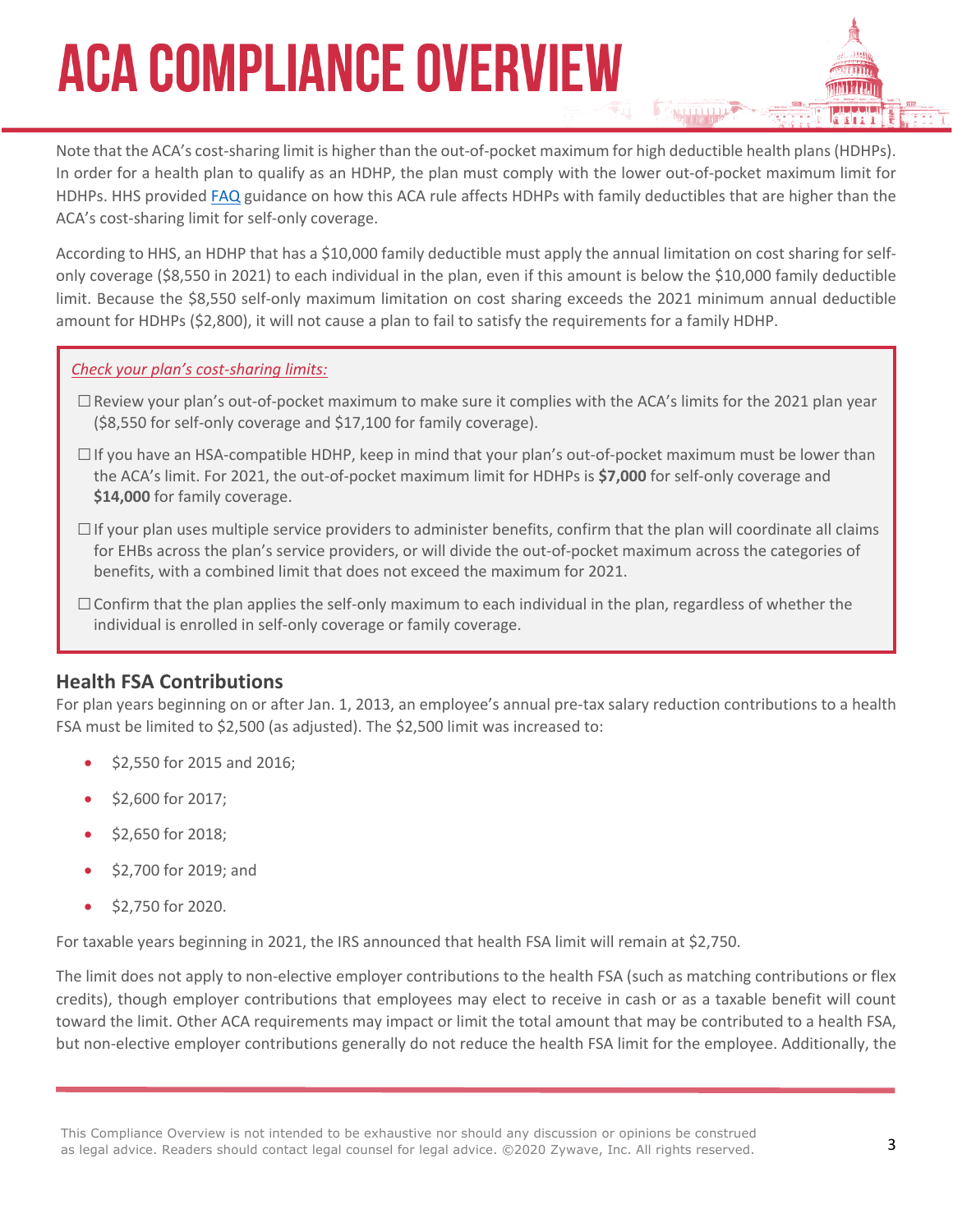health FSA limit does not impact contributions under other employer-provided coverage. For example, employee salary reduction contributions to an FSA for dependent care or adoption care assistance are not affected by the health FSA limit.

#### *Update your health FSA's contribution limit:*

- $\Box$  Work with your advisors to monitor IRS guidance on the health FSA limit for 2021.
- □Once the 2021 health FSA limit is announced, confirm that your health FSA will not allow employees to make pre-tax contributions in excess of the limit for the 2021 plan year.
- $\Box$  If the 2021 limit is announced too late for your open enrollment, you can use the 2020 limit to ensure compliance.
- $\Box$  Communicate the health FSA limit to employees as part of the open enrollment process.

#### **Summary of Benefits and Coverage (SBC)**

Health plans and health insurance issuers must provide an **SBC** to applicants and enrollees to help them understand their coverage and make coverage decisions. Plans and issuers must provide the SBC to participants and beneficiaries who enroll or re-enroll during an open enrollment period, as well as to participants and beneficiaries who enroll other than through an open enrollment period (including individuals who are newly eligible for coverage and special enrollees).

The SBC must follow strict formatting requirements. The Departments of Health and Human Services, Labor and the Treasury (Departments) provided templates and related materials, including instructions and a uniform glossary of coverage terms, for use by plans and issuers. On Nov. 8, 2019, the Departments issued an updated template and related materials for the SBC. These materials are required to be used for plan years beginning on or after Jan. 1, 2021. This means **that the updated template must be used for the 2021 plan year's open enrollment period.**

#### *Provide the appropriate SBC template:*

 $\square$  For self-funded plans, the plan administrator is responsible for creating and providing the SBC.

 $\square$  For insured plans, the issuer is required to provide the SBC to the plan sponsor. Both the plan and the issuer are obligated to provide the SBC, although this obligation is satisfied for both parties if either one provides the SBC. If you have an insured plan, confirm whether your health insurance issuer will assume responsibility for providing the SBCs.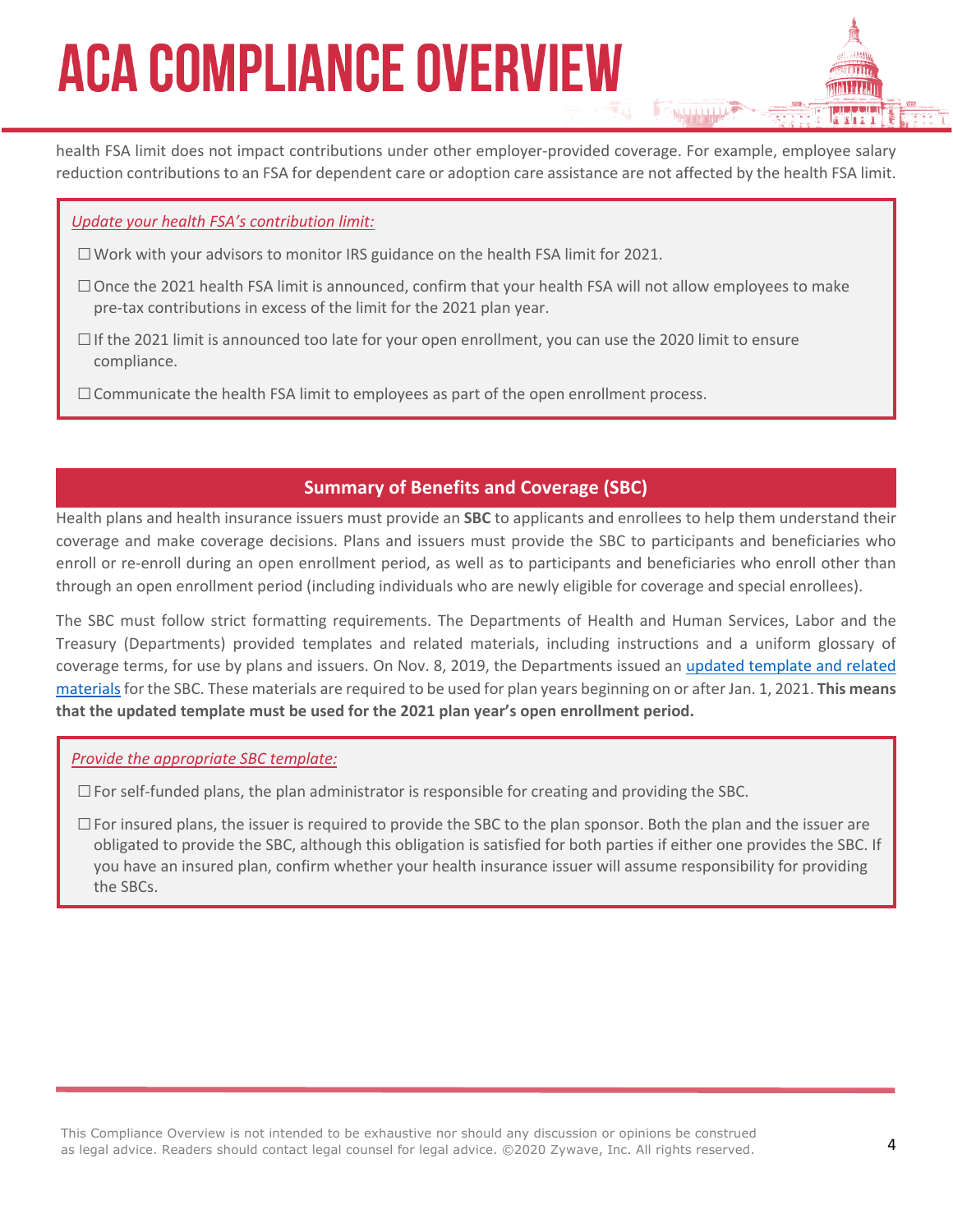#### **Employer Shared Responsibility Rules**

Under the ACA's employer shared responsibility rules, applicable large employers (ALEs) are required to offer affordable, minimum value (MV) health coverage to their full-time employees (and dependent children) or pay a penalty. These employer shared responsibility requirements are also known as the "employer mandate" or "pay or play" rules.

An ALE will be subject to penalties if one or more full-time employees receive a subsidy for purchasing health coverage through an Exchange. An individual may be eligible for an Exchange subsidy either because the ALE does not offer coverage to that individual, or offers coverage that is "unaffordable" or does not provide "minimum value."

This checklist will help you evaluate your possible liability for a pay or play penalty for 2021. *Please keep in mind that this summary is a high-level overview of these rules. It does not provide an in-depth analysis of how the rules will affect your organization. Please contact Horst Insurance for more information on these rules and how they may apply to you.*

#### **Applicable Large Employer Status**

The ACA's employer shared responsibility rules apply only to ALEs. ALEs are employers with **50 or more** full-time employees (including full-time equivalent employees, or FTEs) on business days during the preceding calendar year. Employers determine each year, based on their current number of employees, whether they will be considered an ALE for the following year.

#### *Determine your ALE status for 2021:*

- $\Box$  Calculate the number of full-time employees for each calendar month in 2020. A full-time employee is one who is employed, on average, at least 30 hours of service per week or 130 hours for the calendar month.
- $\Box$  Calculate the number of FTEs for each calendar month in 2020 by calculating the aggregate number of hours of service (but not more than 120 hours for any employee) for all employees who were not full-time employees for that month and dividing the total hours of service by 120.
- $\Box$  Add the number of full-time employees and FTEs (including fractions) calculated above for each month in 2020. Add up these monthly numbers and divide the sum by 12. Disregard fractions.
- $\Box$  If your result is 50 or more, you are likely an ALE for 2021.
- $\Box$  Keep in mind that there is a special exception for employers with seasonal workers. If your workforce exceeds 50 full-time employees (including FTEs) for 120 days or fewer during the 2020 calendar year, and the employees in excess of 50 who were employed during that time were seasonal workers, you will not be an ALE for 2021.
- $\Box$  Companies under common ownership may have to be combined to determine their ALE status.

#### **Offering Coverage to Full-time Employees**

To correctly offer coverage to full-time employees, ALEs must determine which employees are full-time employees under the employer shared responsibility rule definition. A full-time employee is an employee who was employed, on average, at least **30 hours of service per week** (or **130 hours of service in a calendar month**).

The IRS provided two methods for determining full-time employee status for purposes of offering coverage—**the monthly measurement method** and **the look-back measurement method**.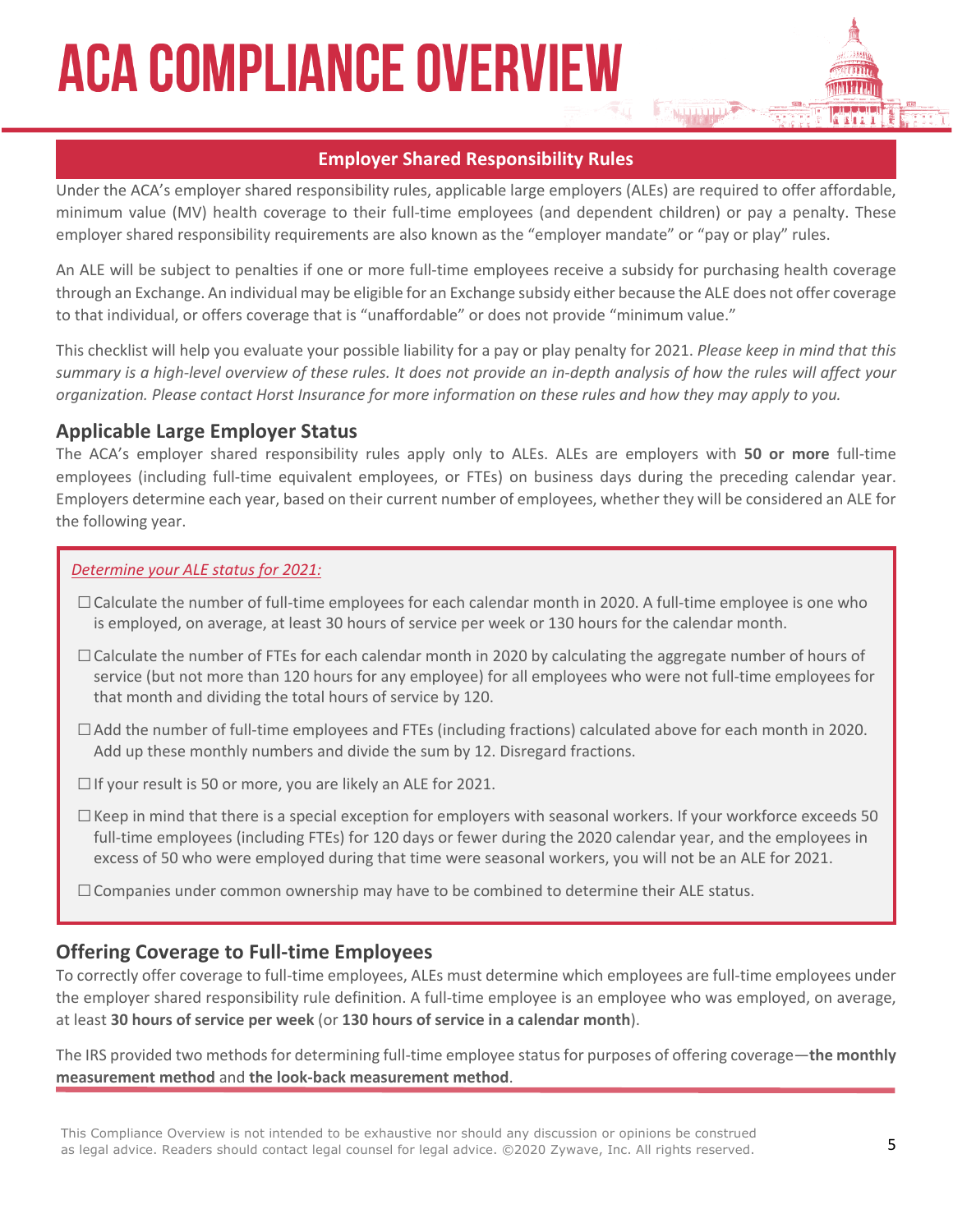| <b>MONTHLY</b><br><b>MEASUREMENT</b><br><b>METHOD</b>   | Involves a month-to-month analysis where full-time employees are identified based on their<br>hours of service for each month. This method is not based on averaging hours of service over<br>a prior measurement method. Month-to-month measuring may cause practical difficulties for<br>employers that have employees with varying hours or employment schedules, and could<br>result in employees moving in and out of employer coverage on a monthly basis. |
|---------------------------------------------------------|------------------------------------------------------------------------------------------------------------------------------------------------------------------------------------------------------------------------------------------------------------------------------------------------------------------------------------------------------------------------------------------------------------------------------------------------------------------|
|                                                         | An optional safe harbor method for determining full-time status that can provide greater<br>predictability for determining full-time status. The details of this method are based on<br>whether the employees are ongoing or new, and whether new employees are expected to<br>work full time or are variable, seasonal or part time.                                                                                                                            |
| <b>LOOK-BACK</b><br><b>MEASUREMENT</b><br><b>METHOD</b> | This method involves a measurement period for counting hours of service, an administrative<br>period that allows time for enrollment and disenrollment, and a stability period when<br>coverage may need to be provided, depending on an employee's average hours of service<br>during the measurement period.                                                                                                                                                   |
|                                                         | If an employer meets the requirements of the safe harbor, it will not be liable for penalties<br>for employees who work full time during the stability period, if they did not work full-time<br>hours during the measurement period.                                                                                                                                                                                                                            |

#### *Determine your full-time employees:*

- $\Box$  Use the monthly measurement method or the look-back measurement method to confirm that health coverage will be offered to all full-time employees (and dependent children). If you have employees with varying hours, the look-back measurement method may be the best fit for you.
- $\square$  To use the look-back measurement method, you will need to select your measurement, administrative and stability periods. Please contact Horst Insurance for more information.

#### **Applicable Penalties**

An ALE is only liable for a penalty under the employer shared responsibility rules if at least one full-time employee receives a subsidy for coverage purchased through an Exchange. Employees who are offered health coverage that is affordable and provides MV are generally not eligible for these Exchange subsidies.

Depending on the circumstances, one of two penalties may apply under the employer shared responsibility rules—the **4980H(a) penalty** or the **4980H(b) penalty**.

#### *The 4980H(a) Penalty—Penalty for ALEs not Offering Coverage*

Under Section 4980H(a), an ALE will be subject to a penalty if it does not offer coverage to "substantially all" full-time employees (and dependents) and any one of its full-time employees receives a premium tax credit or cost-sharing reduction toward his or her Exchange plan. The 4980H(a) penalty will not apply to an ALE that intends to offer coverage to all of its full-time employees, but that fails to offer coverage to a few of these employees, regardless of whether the failure to offer coverage was inadvertent.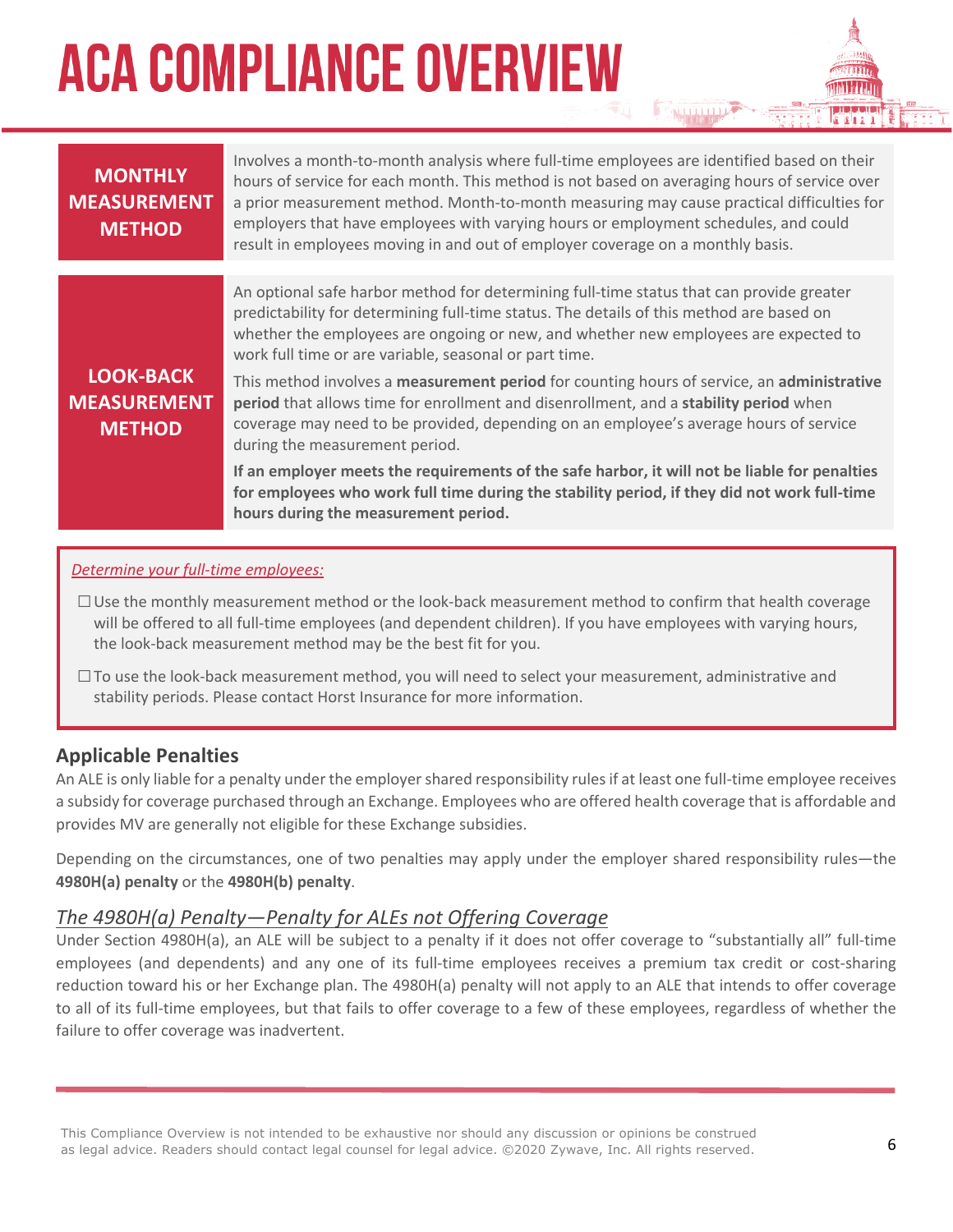An ALE will satisfy the requirement to offer minimum essential coverage to "substantially all" of its full-time employees and their dependents if it offers coverage to **at least 95%**—or fails to offer coverage to no more than 5% (or, if greater, five)—of its full-time employees (and dependents). According to the IRS, the alternative margin of five full-time employees is designed to accommodate relatively small ALEs, because a failure to offer coverage to a handful of full-time employees might exceed 5% of the ALE's full-time employees.

Under the ACA, the monthly penalty assessed on ALEs that do not offer coverage to substantially all full-time employees and their dependents is equal to **the ALE's number of full-time employees (minus 30) X 1/12 of \$2,000 (as adjusted), for any applicable month**. After 2014, the \$2,000 amount is indexed for the calendar year, as follows:

| \$2,080 for | \$2,160 for | \$2,260 for | \$2,320 for | \$2,500 for | \$2,570 for | \$2,700 for |
|-------------|-------------|-------------|-------------|-------------|-------------|-------------|
| 2015        | 2016        | 2017        | 2018        | 2019        | 2020        | 2021        |

#### *The 4980H(b) Penalty—Penalty for ALEs Offering Coverage*

ALEs that do offer coverage to substantially all full-time employees (and dependents) may still be subject to penalties if at least one full-time employee obtains a subsidy through an Exchange because:

- The ALE did not offer coverage to all full-time employees; or
- The ALE's coverage is unaffordable or does not provide minimum value.

The monthly penalty assessed on an ALE for each full-time employee who receives a subsidy is **1/12 of \$3,000 (as adjusted) for any applicable month**. However, the total penalty for an ALE is limited to the 4980H(a) penalty amount. After 2014, the \$3,000 amount is indexed as follows:

| \$3,120 for | \$3,240 for | \$3,390 for | \$3,480 for | \$3,750 for | \$3,860 for | \$4,060 for |
|-------------|-------------|-------------|-------------|-------------|-------------|-------------|
| 2015        | 2016        | 2017        | 2018        | 2019        | 2020        | 2021        |

#### **Affordability of Coverage**

Under the ACA, an ALE's health coverage is considered affordable if the employee's required contribution to the plan does not exceed **9.5%** of the employee's household income for the taxable year (as adjusted each year). The adjusted percentage is **9.83%** for 2021.

"Household income" means the modified adjusted gross income of the employee and any members of the employee's family. Because an employer generally will not know an employee's household income, the IRS provided three affordability safe harbors that ALEs may use to determine affordability based on information that is available to them. These safe harbors allow an ALE to measure affordability based on the employee's **Form W-2 wages**, the employee's **rate of pay** or the **federal poverty level** for a single individual. ALEs using an affordability safe harbor may rely on the adjusted affordability contribution percentages.

#### **Minimum Value**

Under the ACA, a plan provides MV if the plan's share of total allowed costs of benefits provided under the plan is **at least 60%** of those costs. Three approaches may be used for determining MV: a **Minimum Value (MV) Calculator**, **design-based safe harbor checklists** or **actuarial certification**. In addition, any plan in the small group market that meets any of the "metal levels" of coverage (that is, bronze, silver, gold or platinum) provides MV.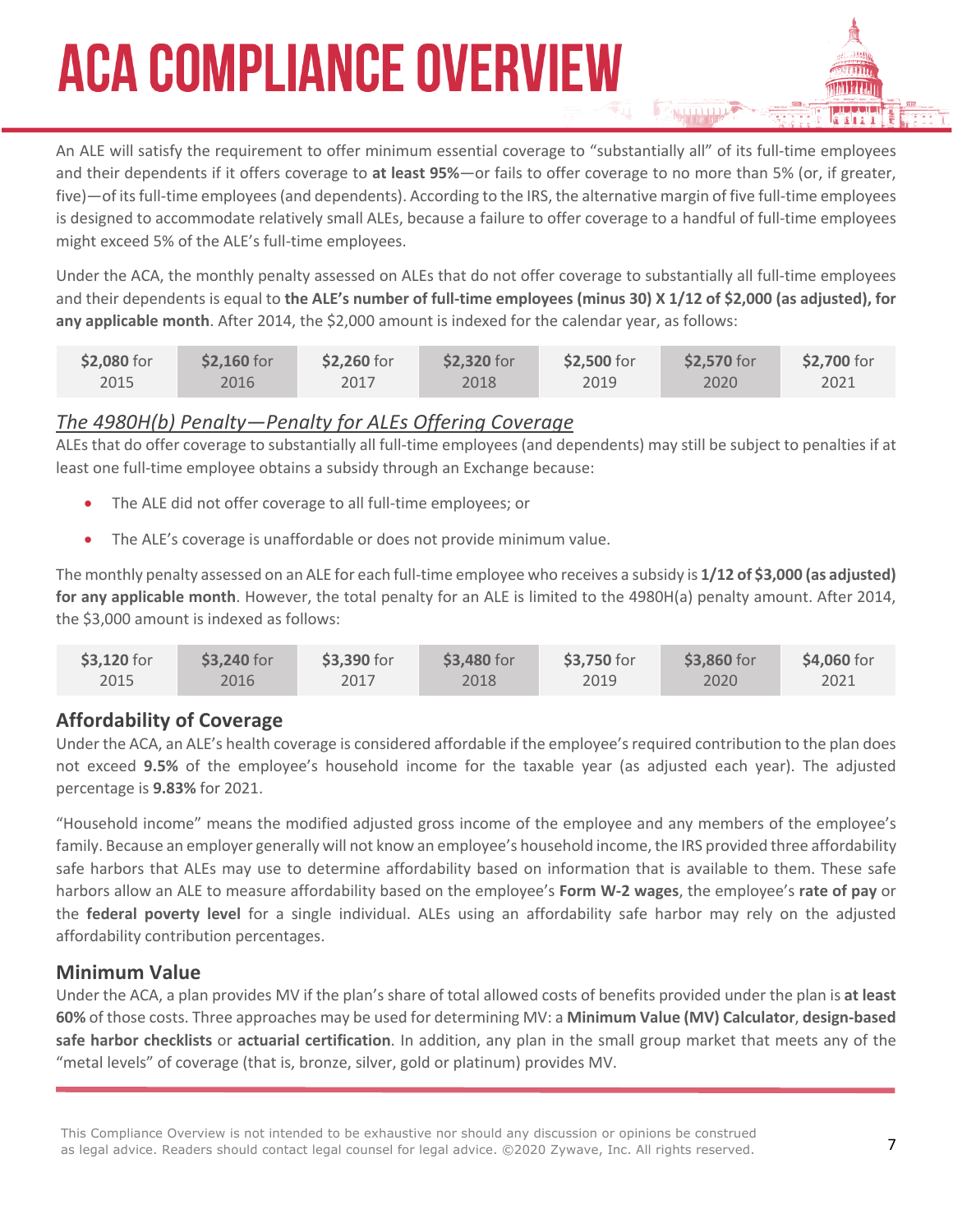In addition, plans that do not provide inpatient hospitalization or physician services (referred to as non-hospital/nonphysician services plans) **do not provide MV**. An employer may not use the MV Calculator (or any actuarial certification or valuation) to demonstrate that a non-hospital/non-physician services plan provides MV. As a result, **a nonhospital/non-physician services plan should not be adopted for the 2015 plan year or beyond**.

*Calculate potential penalties for 2020 and/or 2021:*

- $\square$  Review the cost of your health plan coverage to determine whether it's affordable for your employees by using one or more of the affordability safe harbors.
- $\square$  Determine whether the plan provides MV by using one of the four available methods.
- $\Box$  Calculate any penalties that may apply under these rules using the formulas above.

#### **Reporting of Coverage**

The ACA requires ALEs to report information to the IRS and to their full-time employees regarding the employer-sponsored health coverage they offer. The IRS will use the information that ALEs report to verify employer-sponsored coverage and administer the employer shared responsibility provisions. This reporting requirement is found in **Code Section 6056**.

The ACA also requires every health insurance issuer, sponsor of a self-insured health plan, government agency that administers government-sponsored health insurance programs and any other entity that provides MEC to file an annual return with the IRS reporting information for each individual who is provided with this coverage. Related statements must also be provided to individuals. This reporting requirement is found in **Code Section 6055**.

The IRS has provided **relief from the penalty for failing to furnish a statement to individuals as required under Section 6055 for 2019 and 2020** in certain cases. Specifically, the penalty for failing to furnish a Form 1095-B to responsible individuals will not apply in cases where the reporting entity:

- 1. Prominently posts a notice on its website stating that responsible individuals may receive a copy of their 2019 or 2020 Form 1095-B, as applicable, upon request; and
- 2. Furnishes a 2019 or 2020 Form 1095-B, as applicable, to any responsible individual upon request within 30 days of the date the request is received.

The individual mandate penalty has been reduced to zero, beginning in 2019. As a result, an individual does not need the information on Form 1095-B in order to calculate his or her federal tax liability or file a federal income tax return. However, reporting entities required to furnish Form 1095-B to individuals must continue to expend resources to do so.

Both of these reporting requirements took effect in 2015. **Returns are due in early 2021 for health plan coverage offered or provided in 2020.**

• Returns generally must be filed with the IRS by **Feb. 28** (or **March 31**, if filed electronically) of the year after the calendar year to which the returns relate. For the 2020 calendar year, returns must be filed by **March 1, 2021**  (since Feb. 28 is a Sunday), or **March 31, 2021**, if filed electronically.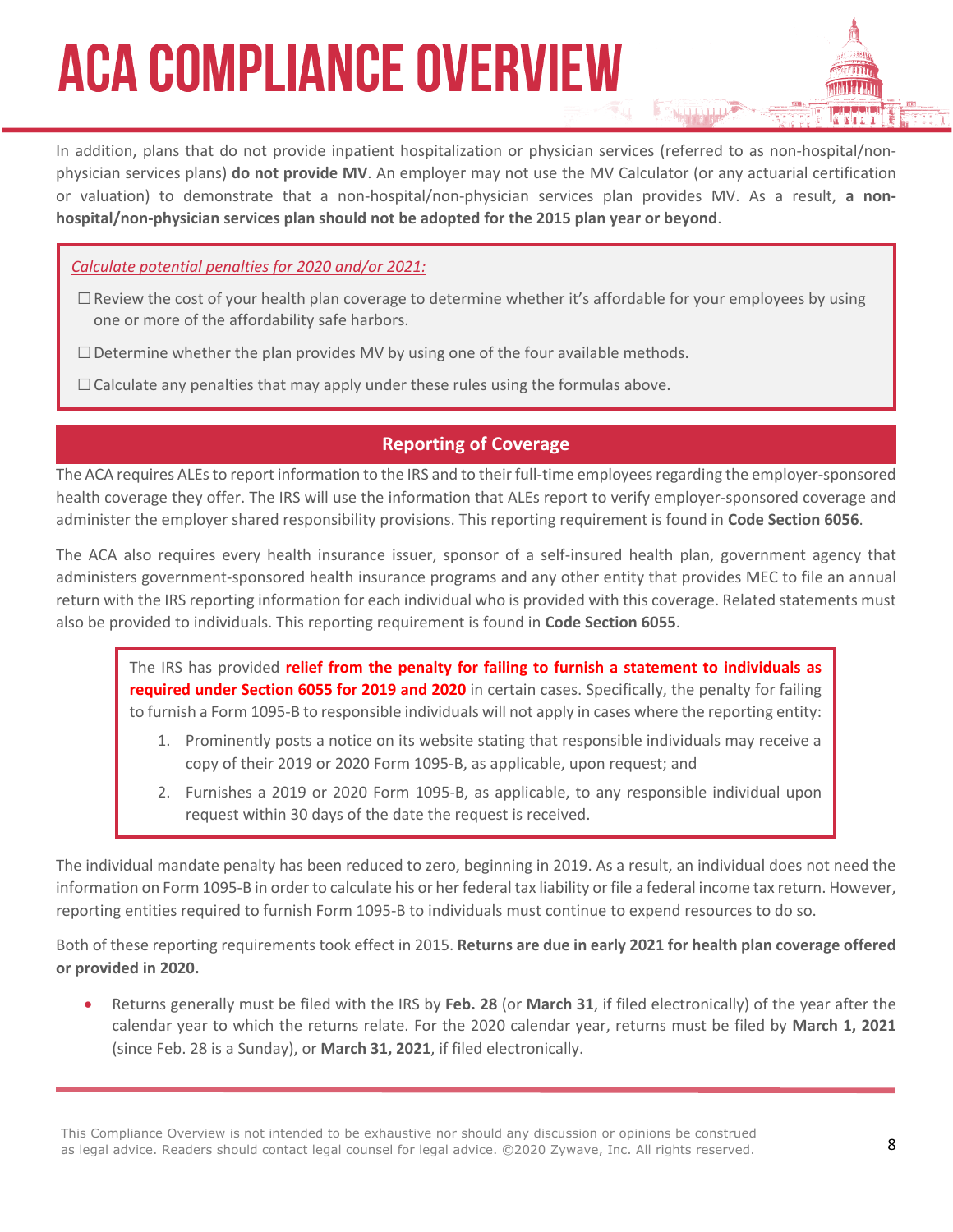• Written statements generally must be provided to employees no later than **Jan. 31** of the year following the calendar year in which coverage was provided. For the 2020 calendar year, the deadline to furnish individual statements was set to be Feb. 1, 2021 (since Jan. 31 is a Sunday). However, the IRS has provided an **additional 30 days** for furnishing the 2020 Form 1095-B and Form 1095-C, extending the due date to **March 2, 2021**.

ALEs with self-funded plans are required to comply with both reporting obligations, while ALEs with insured plans will only need to comply with Section 6056. To simplify the reporting process, the IRS allows ALEs with self-insured plans to use a single combined form for reporting the information required under both Section 6055 and 6056.

|                  | ALEs that sponsor self-insured plans                                                                                                               | <b>ALEs that sponsor</b><br>insured plans                                                                              | <b>Non-ALEs that sponsor</b><br>self-insured plans                                                                     | Non-ALEs that<br>sponsor insured plans                                                         |
|------------------|----------------------------------------------------------------------------------------------------------------------------------------------------|------------------------------------------------------------------------------------------------------------------------|------------------------------------------------------------------------------------------------------------------------|------------------------------------------------------------------------------------------------|
| $\overline{1}$ . | Must report:<br>Information under Section 6055<br>about MEC provided; and<br>2. Information under Section 6056<br>about offers of health coverage. | Must report information<br>under Section 6056.<br>These employers are not<br>required to report under<br>Section 6055. | Must report information<br>under Section 6055.<br>These employers are not<br>required to report under<br>Section 6056. | These employers are<br>not required to report<br>under either Section<br>6055 or Section 6056. |

#### **Forms Used for Reporting**

Under both Sections 6055 and 6056, each reporting entity must file all of the following with the IRS:

- A separate **statement** for each individual; and
- A single **transmittal form** for all of the returns filed for a given calendar year.

Under Section 6055, reporting entities will generally file Forms 1094-B (a transmittal) and 1095-B (an information return). Under Section 6056, entities will file Forms 1094-C (a transmittal) and 1095-C (an information return) for each full-time employee for any month. Entities that are reporting under both Sections 6055 and 6056 will file using a combined reporting method, on **Form 1094-C** and **Form 1095-C**.

| <b>Requirement</b>                  | <b>File with the IRS:</b>                                                                                                               | <b>Furnish to each</b><br>individual: |
|-------------------------------------|-----------------------------------------------------------------------------------------------------------------------------------------|---------------------------------------|
| <b>Section 6055</b>                 | One Form 1094-B; and<br>$\bullet$<br>A separate Form 1095-B for each responsible individual<br>$\bullet$                                | A copy of his or her<br>Form 1095-B*  |
| Section 6056                        | One Form 1094-C; and<br>$\bullet$<br>A separate Form 1095-C for each full-time employee<br>$\bullet$                                    | A copy of his or her<br>Form 1095-C   |
| <b>Both Sections</b><br>6055 & 6056 | One Form 1094-C; and<br>$\bullet$<br>A separate Form 1095-C for each full-time employee<br>$\bullet$<br>and each responsible individual | A copy of his or her<br>Form 1095-C   |

*\*Note, though, that penalty relief is available for 2019 and 2020 calendar year reporting under certain circumstances for reporting entities that furnish Forms 1095-B to responsible individuals only upon request.*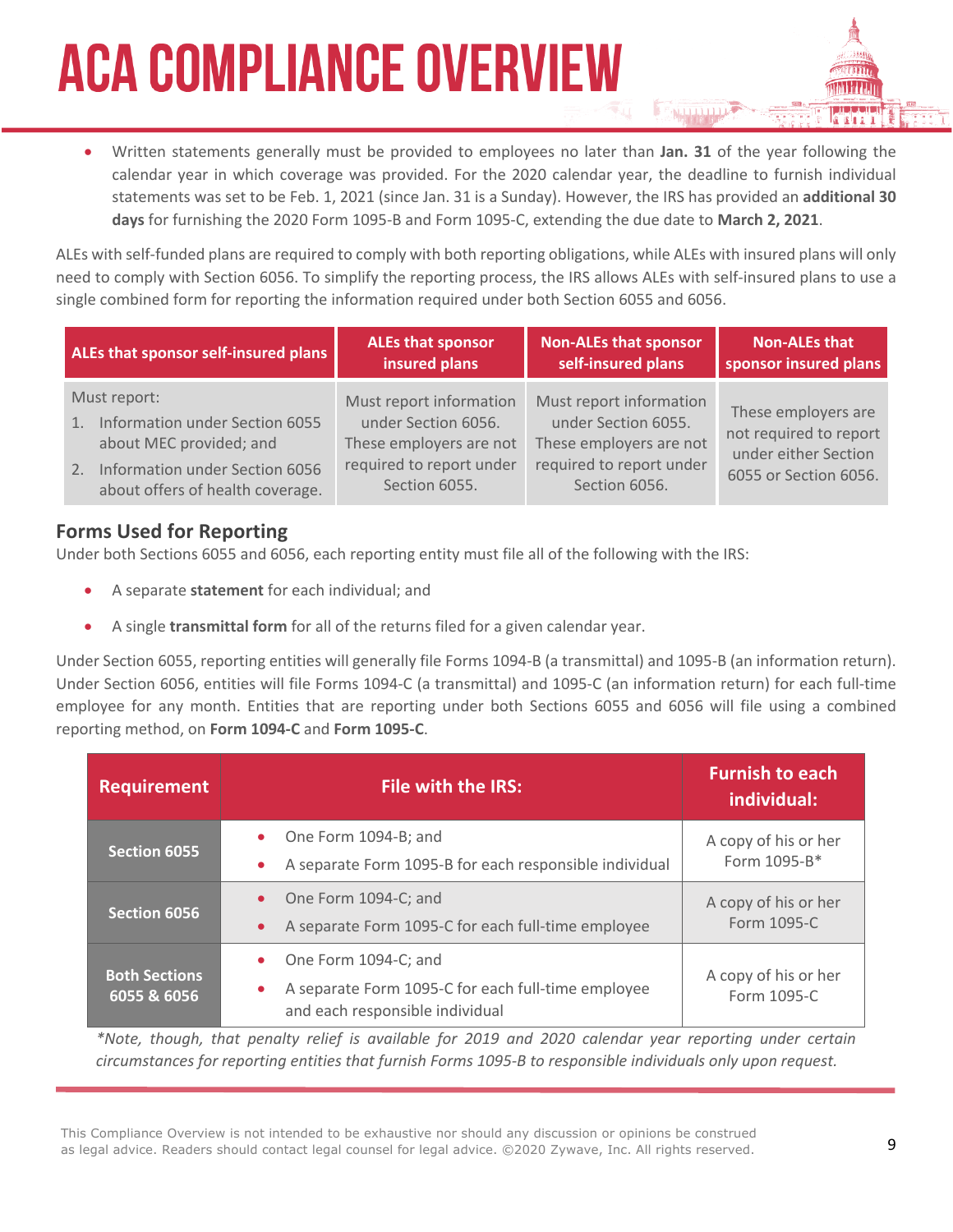#### **Electronic Reporting**

**Any reporting entity that is required to file at least 250 returns under Section 6055 or Section 6056 must file electronically**. The 250-or-more requirement applies separately to each type of return and separately to each type of corrected return. Entities filing fewer than 250 returns during the calendar year may choose to file in paper form, but are permitted (and encouraged) to file electronically. Electronic filing will be done using the ACA Information Returns (AIR) Program. More information on the AIR Program is available on the IRS website.

Individual statements may also be furnished electronically if certain notice, consent and hardware and software requirements are met (similar to the process currently in place for the electronic furnishing of employees' Forms W-2).

#### **Penalties**

A reporting entity that fails to comply with the Section 6055 or Section 6056 reporting requirements may be subject to the general reporting penalties for failure to file correct information returns (under Code Section 6721) and failure to furnish correct payee statements (under Code Section 6722).

Penalties may be waived if the failure is due to reasonable cause and not to willful neglect, or may be reduced if the failure is corrected within a certain period of time. Also, lower annual maximums apply for reporting entities that have average annual gross receipts of up to \$5 million for the three most recent taxable years. **The penalty amounts for failures related to returns and statements required to be filed or furnished in 2021 have not been released at this time.** The penalty amounts for returns and statements required to be filed or furnished in 2020 are as follows:

| <b>Penalty Type</b>                           | Per<br><b>Violation</b> | <b>Annual</b><br><b>Maximum</b> | <b>Annual Maximum for Employers</b><br>with ≤\$5 Million in Gross Receipts |
|-----------------------------------------------|-------------------------|---------------------------------|----------------------------------------------------------------------------|
| <b>General</b>                                | \$270                   | \$3,339,000                     | \$1,113,000                                                                |
| <b>Corrected within 30</b><br>days            | \$50                    | \$556,500                       | \$194,500                                                                  |
| Corrected after 30 days,<br>but before Aug. 1 | \$110                   | \$1,669,500                     | \$556,500                                                                  |
| <b>Intentional disregard</b>                  | $$5550*$                | <b>None</b>                     | N/A                                                                        |

*\*For failures due to intentional disregard, the penalty is equal to the greater of either the listed penalty amount or 10% of the aggregate amount of the items required to be reported correctly.*

#### *Prepare for health plan reporting:*

- $\square$  Determine which reporting requirements apply to you and your health plans.
- □Determine the information you will need for reporting and coordinate internal and external resources to help compile the required data.
- $\Box$  Complete the appropriate forms. Furnish statements to individuals on or before Feb. 1, 2021, and file returns with the IRS on or before March 1, 2021 (March 31, 2021, if filing electronically).